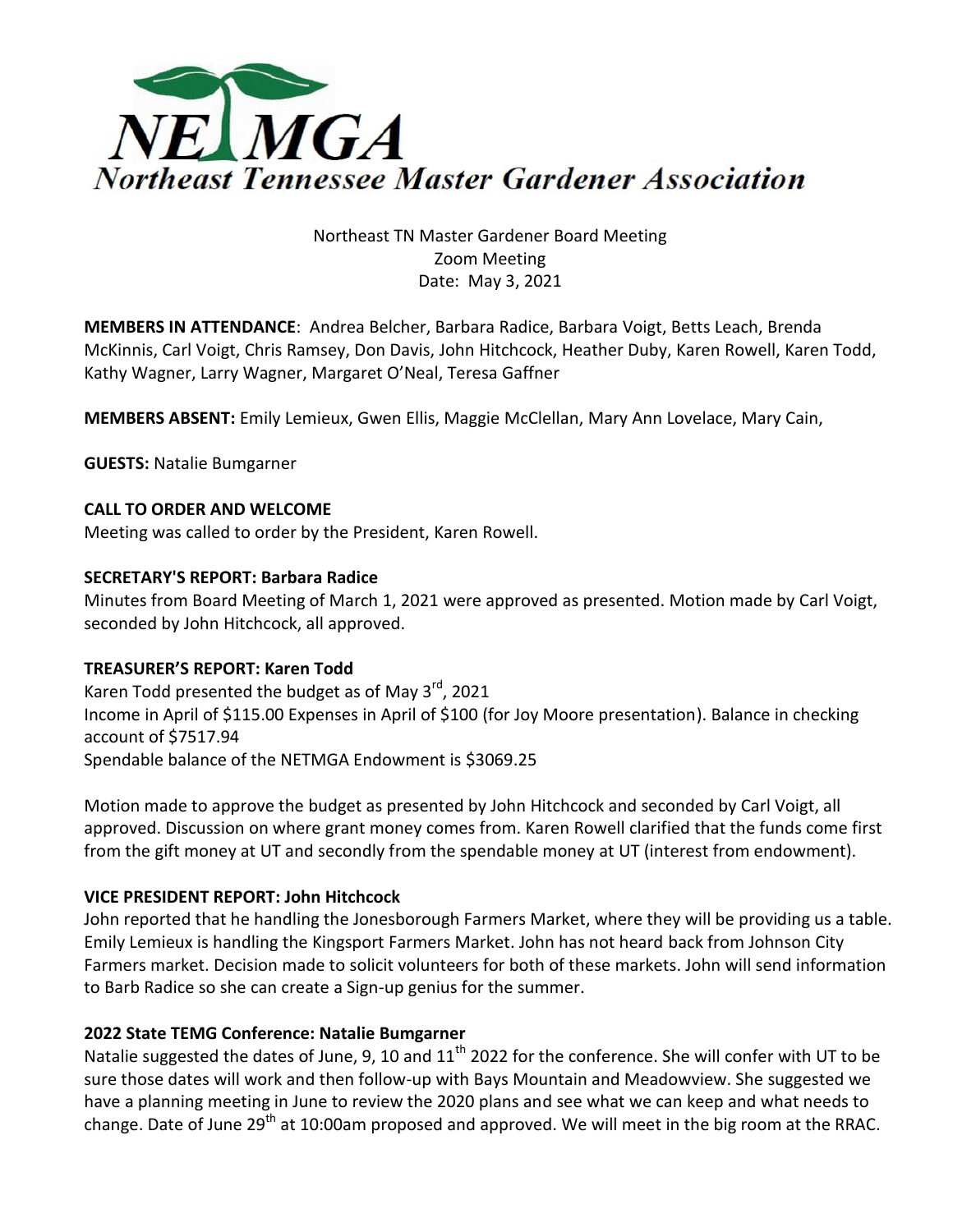Karen suggested that we provide boxed lunches and encourage members to bring dessert. All approved. Barb Radice will send out an invite to all MGs.

# **MEMBERSHIP/CERTIFICATION REPORT: Mary Cain**

Andrea reported that letters were sent to the 10 MGs who did not pay dues with no response from any of them, so they are now listed as inactive and have been removed from the email and UT rosters.

# **PROGRAMS: Teresa Gaffner**

Teresa reported that Ben Casteel will be presenting a Zoom meeting on June7th from his greenhouse and the topic will be greenhouses, both home and commercial. On June 28<sup>th</sup> we will have an MG garden showcase slide presentation via Zoom. Earl Hockin proposed having the August meeting at Exchange Place and discuss fall gardening. That idea was well received. October is still open for a Barbecue. Suggestion to hold the barbecue at Steele Creek Park and the idea was well received. Teresa will follow-up with Jeremy Stout, who could host us and provide the presentation. Christmas dinner will be discussed later.

Teresa would like to find some new members of the Program Committee, since she is now the only member. Barb will include that request when sending out info on June meetings.

## **PROJECTS: Don Davis**

Seven grants approved: Discovery Garden at the Gray Fossil Site, Carver Peace Garden, Harvest of Hope, Johnson City Medical Center, Rocky Mount, Exchange Place and Tipton Haynes. Project managers need to contact Chris Ramsey to become a UT vendor to receive reimbursement. Receipts need to be presented to Andrea Belcher and she will submit them to UT.

## **PUBLICITY: Brenda McKinnis**

1 – Scavenger Hunt: Brenda McKinnis reported that no Project Manager has hosted a MG visitor for the scavenger hunt. Barbara Voigt suggested we pick a particular time for visitors and Karen suggested that folks find an MG buddy when visiting the projects. Brenda will create a simplified communication for Barb Radice to send out weekly to encourage visits. Deadline for scavenger hunt is end of May. Karen challenged all the Board members to participate.

2 – Other Publicity: Recreation Magazine will be printing an article about Carver Peace Garden; Nancy Shilling is working on that. Chris wrote a press release and will send to Brenda and Margaret. 3 – Andrea reported that the 2021 MG class will begin Thursday, August 5<sup>th</sup> from 9:00am – 12:00pm for 16 sessions at the RRAC. Project Managers are invited to attend the first class and present their projects and encourage new class members to visit their projects.

## **NEWSLETTER: Betts Leach**

Newsletter with correction sent out today.

## **FACEBOOK: Heather Duby**

Heather will post update on Scavenger hunt on FB. Heather will investigate private vs. public pages on Facebook. That would provide an open forum for the public and a closed forum for members only. Social Media Policy revised and presented, all approved.

## **WEBSITE: Carl & Barbara Voigt**

Website is up-to-date and is updated as often as new information comes to the Voigts. MGs encouraged to take and submit new pictures of the projects.